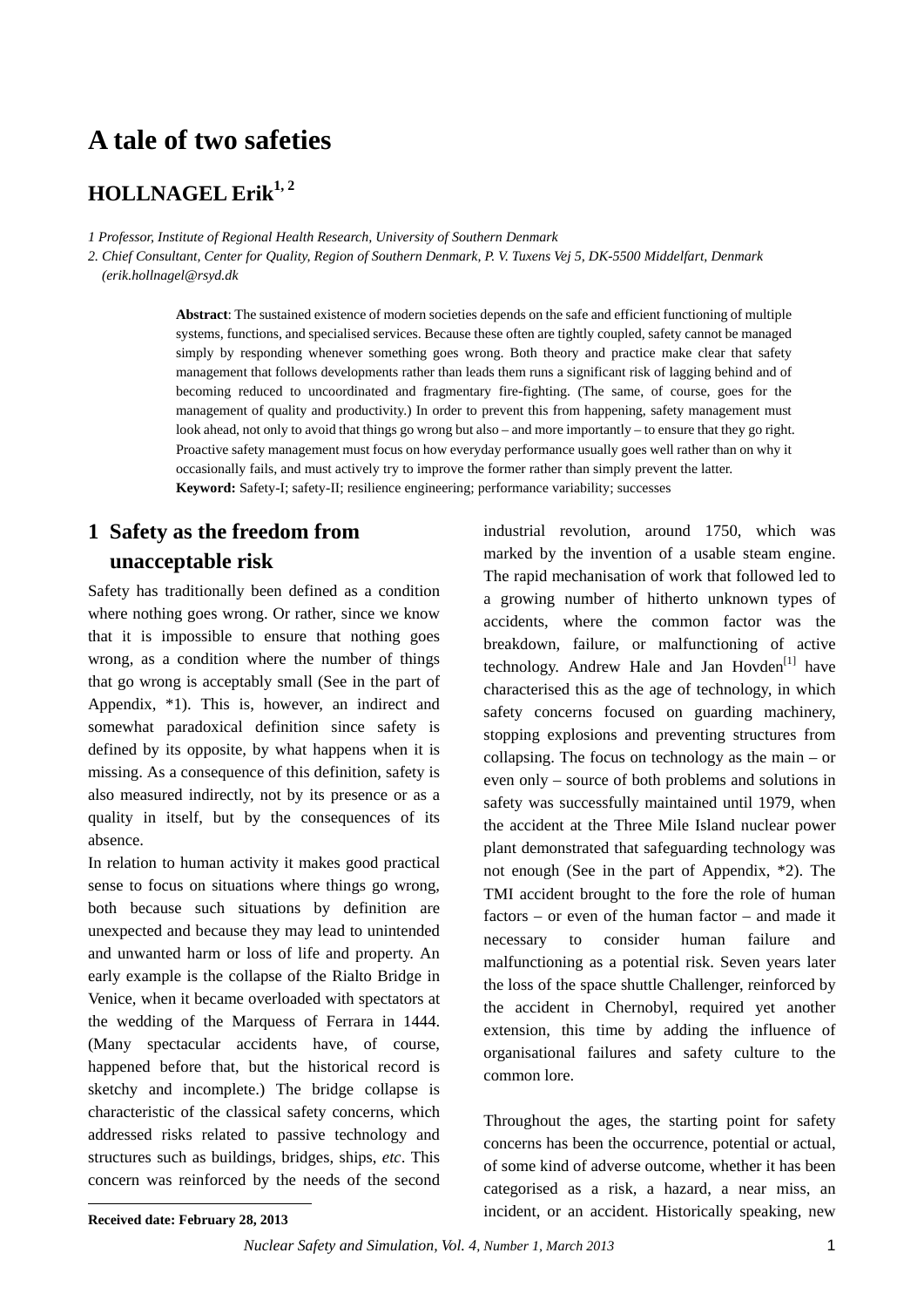types of accidents have been accounted for by introducing new types of causes (*e.g*., metal fatigue, 'human error', organisational failure) rather than by challenging or changing the basic underlying assumption of causality. We have therefore through centuries become so accustomed to explaining accidents in terms of cause-effect relations – simple or compound – that we no longer notice it. And we cling tenaciously to this tradition, although it has becomes increasingly difficult to reconcile with reality.

#### **1.1 Habituation**

An unintended but unavoidable consequence of associating safety with things that go wrong is a creeping lack of attention to things that go right. The psychological explanation for that is called habituation, a form of adaptive behaviour that can be described as non-associative learning. Through habituation we learn to disregard things that happen regularly, simply because they happen regularly. The formal definition of habituation is a "response decrement as a result of repeated stimulation" $[2]$ . In academic psychology, habituation has been studied at the level of neuropsychology and also usually been explained at that level<sup>[3]</sup>.

It is, however, entirely possible also to speak about habituation at the level of everyday human behaviour – actions and responses. This was noted as far back as in 1890, when William James, one of the founding fathers of psychology, wrote that "habit diminishes the conscious attention with which our acts are performed."[4]. In today's language it means that we stop paying attention to something as soon as we get used to doing it. After some time we neither notice that which goes smoothly, nor do we think it is necessary to do so. This applies both to actions and their outcomes – both what we do ourselves and what others do.

From an evolutionary perspective, as well as from the point of view of an efficiency-thoroughness trade-off $[5]$ , habituation makes a lot of sense. While there are good reasons to pay attention to the unexpected and the unusual, it may be a waste of time and effort to pay much attention to that which is common or similar. To quote James<sup>[4]</sup> again: "Habitual" actions are certain, and being in no danger of going astray from their end, need no extraneous help" (p. 149). Reduced attention is precisely what happens when actions regularly produce the intended and expected results and when things 'simply' work. When things go right there is first of all no difference between the expected and the actual, hence nothing that attracts attention or initiates an arousal reaction. Neither is there any motivation to try to understand why things went well: they obviously went well because the system – people and technology – worked as it should and because nothing untoward happened. While the first argument – the lack of a noticeable difference between outcomes – is acceptable, the second argument is fatally flawed. The reason for that will become clear in the following.

## **2. Looking at what goes wrong rather than looking at what goes right**

To illustrate the consequences of looking at what goes wrong rather than looking at what goes right, consider Fig. 1. This represents the case where the (statistical) probability of a failure is 1 out of 10,000 – technically written as  $p = 10^{-4}$ . This means that for every time we expect that something will go wrong (the thin line), there are 9,999 times where we should expect that things will go right and lead to the outcome we want (the grey area). The ratio of 1:10,000 corresponds to a system or organisation where the emphasis is on performance $^{[6]}$ ; the ratio would be even more extreme for an ultrasafe system.

As an example of this, consider the train collision in Buizingen, Belgium on 15 February  $2010^{[7]}$ . Two trains, carrying 250–300 people, collided in snowy conditions during the morning rush hour. The trains apparently collided "laterally" at a set of points at the exit of Halle station. Eighteen people were killed and 162 injured, and there was major damage to the tracks. The investigation found that one of the trains had passed a red signal without stopping (SPAD or Signal Passed At Danger), and that this could be a contributing cause to the collision. On further investigation, it was found that there were 130 SPAD events in Belgium in 2012, of which one third were serious. But it was also estimated that there were about 13.000.000 cases of trains stopping at a red signal. The probability of a SPAD was therefore  $10^{-5}$ , the probability of a serious SPAD was  $3.3 \times 10^{-6}$ , and the probability of the accident was 7.7  $10^{-8}$ .

Another example can be found in the statistics for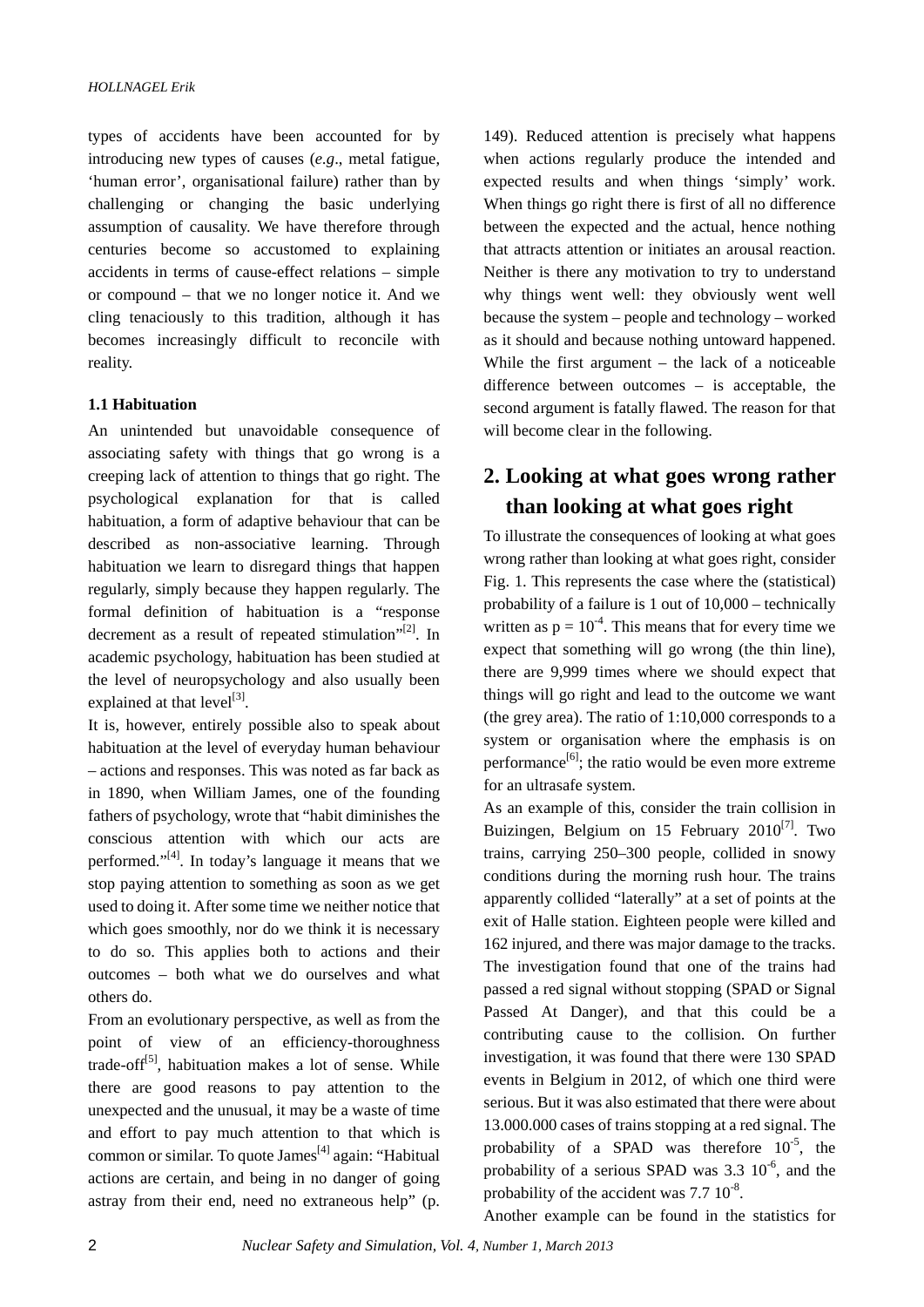Frankfurt airport. In 2011 there were a total of 490,007 movements, but only 10 infringements of separation and 11 runway incursions. This corresponds to a ratio of 2.04  $10^{-5}$  and 2.25  $10^{-5}$ , respectively, or roughly 2 cases out of every 100.000.



Fig.1 The imbalance between things that go right and things that go wrong.

The tendency to focus on what goes wrong is reinforced in many ways. It is often required by regulators and authorities; it is supported by models and methods; it is documented in countless databases and illustrated by almost as many graphs; it is described in literally thousands of papers, books, and conference proceedings; and there are an untold number of experts, consultants, and companies that constantly remind us of the need to avoid risks, failures, and accidents – and of how their services can help to do just that. The net result is abundant information both about how things go wrong and about what must be done to prevent this from happening. The focus on failures also conforms to our stereotypical understanding of what safety is and on how safety should be managed, cf., above. The recipe is the simple principle known as 'find and fix': look for failures and malfunctions, try to find their causes, and try to eliminate causes and/or improve barriers.

One unfortunate and counterproductive consequence of this is that safety and core business (production) compete for resources; this means that investments in safety are seen as costs, and therefore (sometimes) hard to justify or sustain. Another consequences is that learning is limited to that which has gone wrong, which means that it only happens infrequently and only uses a fraction of the data available.

The situation is quite different when it comes to that which goes right, *i.e*., the 9,999 events out of the 10,000. A focus on what goes right receives little

encouragement. There is no demand from authorities and regulators to look at what works well, and if someone should want to do so there is little help to be found; we have few theories or models about how human and organisational performance succeeds, and few methods to help us study how it happens; examples are few and far between $^{[8]}$ , and actual data are difficult to locate; it is hard to find papers, books or other forms of scientific literature about it; and there are few people who claim expertise in this area or even consider it worthwhile. It furthermore clashes with the traditional focus on failures, and even those who find it a reasonable endeavour are at a loss when it comes to the practicalities: there are no simple methods or tools and very few good examples to learn from.

Yet one interesting consequence of this perspective is that safety and core business no longer compete for resources; what benefits one will also benefit the other. Another consequences is that learning can focus on that which has gone right, which means that there are literally countless opportunities for learning, and that data are readily available – once the attention is turned away from failures.

### **3 Safety-I: Avoiding that things go wrong**

The traditional definition of safety as a condition where the number of adverse outcomes (accidents / incidents / near misses) is as low as possible can be called Safety-I. The purpose of managing Safety-I is consequently to achieve and maintain that state. The U.S. Agency for Healthcare Research and Quality, for instance, defines safety as the "freedom from accidental injury," while the International Civil Aviation Organization defines safety as "the state in which harm to persons or of property damage is reduced to, and maintained at or below, an acceptable level through a continuing process of hazard identification and risk management."

The 'philosophy' of Safety-I is illustrated by Fig. 2. Safety-I promotes a bimodal or binary view of work and activities, according to which they either succeed or fail. (This is of course in good agreement with the standard methods for representing accidents and risks, which all are based on some form of branching tree.) When everything works as it should ('normal' functioning), the outcomes will be acceptable; things go right, in the sense that the number of adverse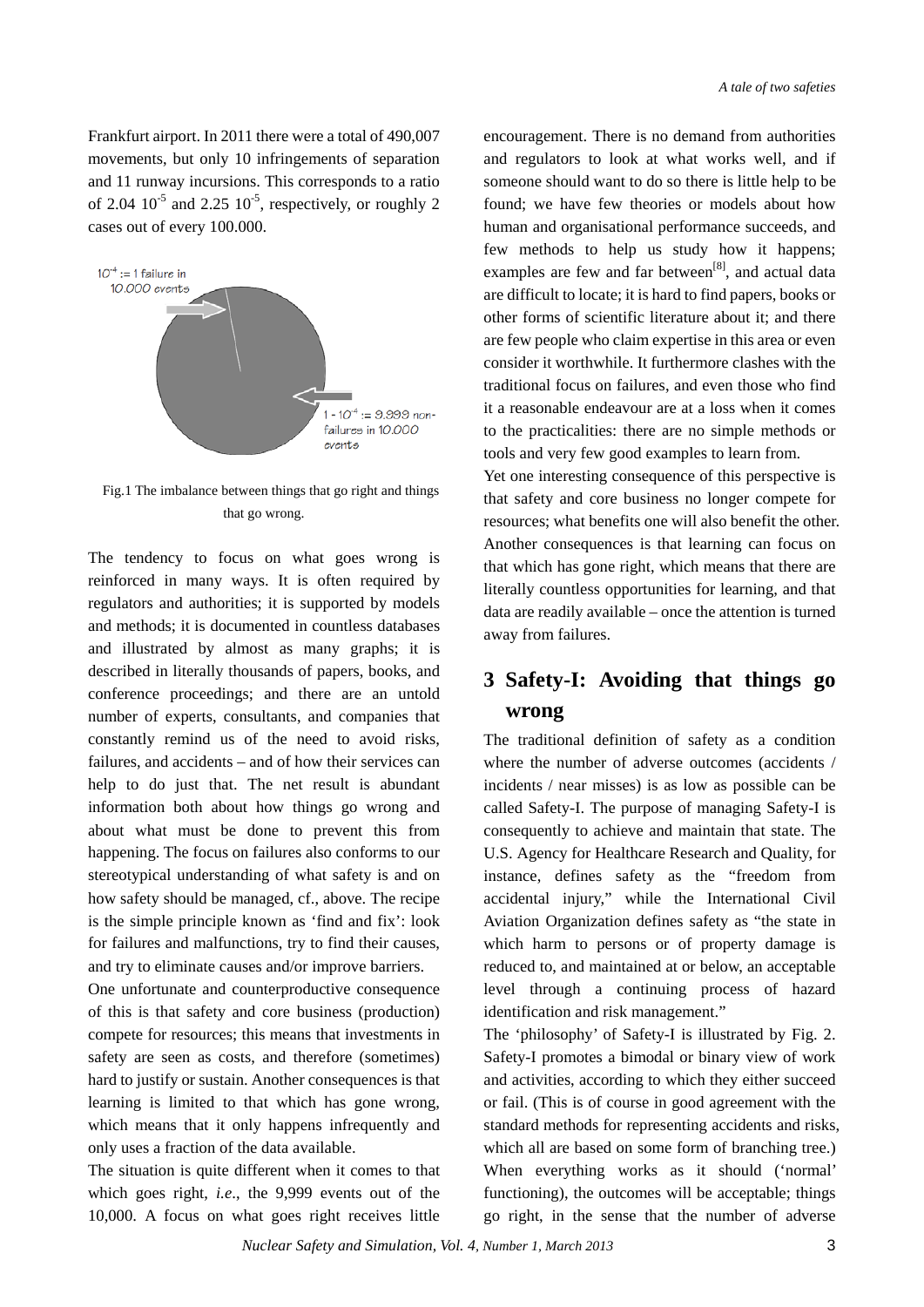events is acceptable small. But when something goes wrong, when there is a malfunction, human or otherwise, this will lead to a failure (an unacceptable outcome). The issue is therefore how the transition from normal to abnormal (or malfunction) takes, place, *e.g*., whether it happens through an abrupt or sudden transition or through a gradual 'drift into failure'. According to the logic of Safety-I, safety and efficiency can be achieved if this transition can be blocked.

The focus on failures creates a need to find the causes of what went wrong. When a cause has been found, the next logical step is either to eliminate it or to disable suspected cause-effect links. Following that, the outcome should then be measured by counting how many fewer things go wrong after the intervention. Safety-I thus implies what might be called a 'hypothesis of different causes,' namely that the causes or 'mechanisms' of adverse events are different from those of events that succeed. If that was not the case, the elimination of such causes and the neutralisation of such 'mechanisms' would also reduce the likelihood that things could go right, hence be counterproductive.



Fig.2 The Safety-I view of failures and successes.

Safety-I tacitly assumes that systems work because they are well designed and scrupulously maintained, because procedures are complete and correct, because designers can foresee and anticipate even minor contingencies, and because people behave as they are expected to – and more importantly as they have been taught or trained to do. This unavoidably leads to an emphasis on compliance in the way work is carried out.

The background for the Safety-I perspective is found in well-understood, well-tested, and well-behaved systems. It is characteristic of such systems that there is a high degree of reliability of equipment, that workers and managers are vigilant in their testing, observations, procedures, training, and operations, that staff is well trained, that management is enlightened, and that good operating procedures are in place. If these assumptions are correct, humans – as 'fallible machines' – are clearly a liability and their performance variability can be seen as a threat. According to the logic of Safety-I, the goal – the coveted state of safety – can be achieved by constraining all kinds of performance variability. Examples of frequently used constraints are selection, strict training, barriers of various kinds, procedures, standardisation, rules, and regulations. The undue optimism in the efficacy of this solution has extended historical roots. But whereas the optimism may have been justified to some extent a hundred years ago, it is not so today. The main reason is that the work environment has changed dramatically, and to such an extent that the assumptions of yesteryear are no longer valid.

#### **3.1 Safety-I: Reactive safety management**

The nature of safety management clearly depends on the definition of safety. From a Safety-I perspective, the purpose of safety management is to make sure that the number of adverse outcomes is kept as low as possible – or as low as reasonably practicable<sup>[9]</sup>. A good example of that is provided by the WHO research cycle shown in Fig. 3. The figure shows a repeated cycle of steps that begins when something has gone wrong so that someone has been harmed. In health care, 'measuring harm' means counting how many patients are harmed or killed and from what type of adverse events. In railways, accidents can be defined as "employee deaths, disabling injuries and minor injuries, per 200,000 hours worked by the employees of the railway company" or "train and grade crossing accidents that meet the reporting criteria, per million train miles". Similar definitions can be found in every domain where safety is a concern.

This approach to safety management is reactive, because it based on responding to something that either has gone wrong or has been identified as a risk – as something that could go wrong. The response typically involves looking for ways to eliminate the cause – or causes – that have been found, or to control the risks, either by finding the causes and eliminating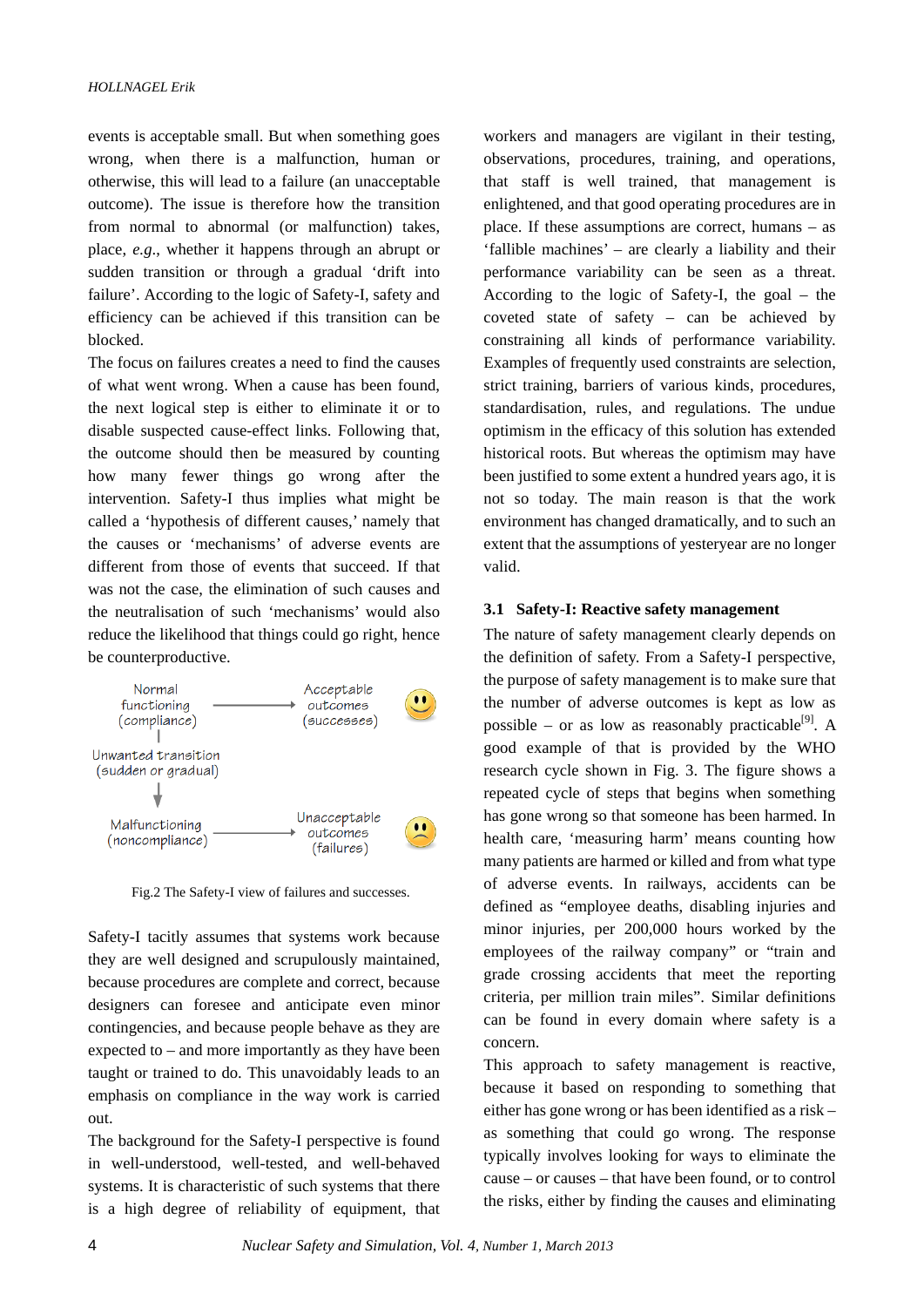them, or by improving options for detection and recovery. Reactive safety management embraces a causality credo, which goes as follows: (1) Adverse outcomes (accidents, incidents) happen when something goes wrong. (2) Adverse outcomes therefore have causes, which can be found and treated.





From a Safety-I perspective, the purpose of safety management is to keep the number of accidents and incidents are as low as possible by reacting when an unacceptable event has occurred. Such reactive safety management can in principle work if events do not occur so often that it becomes difficult or impossible to take care of the actual work, *i.e*., the primary activities. But if the frequency of adverse events increases, the need to respond will sooner or later require so much capacity that the reactions both become inadequate and partly will lag behind the process. In practice, it means that control of the situation is lost and with that the ability effectively to manage safety<sup>[10]</sup>

Practical examples of this condition are easy to find. Severe weather – tornadoes or typhoons – may easily exhaust the capacity of the rescue services to respond. The same goes for forest fires or large oil spills – where the latter can come from ships or from the bottom of the sea. If patients are admitted to the emergency room at a rate that is higher than the rate by which they can be treated and discharged, the capacity to treat them will soon be exhausted. This can happen during everyday conditions<sup>[11]</sup>, or during an epidemic $[12]$ . On a more mundane level, most industries (power plants, airlines, *etc*.) are struggling to keep ahead of a maelstrom of incident reports mandated by law. Even if only the most serious incidents are analysed, there may still be insufficient time to understand and respond to what happened.

Another condition is that the process being managed is familiar and sufficiently regular to allow responses to be prepared ahead of time (anticipation). The worst situation is clearly when something completely unknown happens, since time and resources then must be spent to find out what it is and work out what to do, before a response can actually be given. In order for reactive safety management to be effective, it must be possible to recognise events so quickly that the organisation can initiate a prepared response with minimal delay. The downside of this is that hasty and careless recognition may lead to inappropriate and ineffective responses.

## **4 Safety-II: Ensuring that things go right**

As technical and socio-technical systems have continued to develop, not least due to the allure of ever more powerful information technology, systems and work environments have gradually become more  $intractable^{[13]}$ . Since the models and methods of Safety-I assume that systems are tractable, in the sense that they are well-understood and well-behaved, Safety-I models and methods are less and less able to deliver the required and coveted 'state of safety.' Because this inability cannot be overcome by 'stretching' the tools of Safety-I even further, it makes sense to consider whether the problem may lie in the definition of safety. One option is therefore to change the definition and to focus on what goes right rather than on what goes wrong (as suggested by Fig. 1). Doing so will change the definition of safety from 'avoiding that something goes wrong' to 'ensuring that everything goes right' – or more precisely to the ability to succeed under varying conditions, so that the number of intended and acceptable outcomes (in other words, everyday activities) is as high as possible. The consequence of this definition is that the basis for safety and safety management now becomes an understanding why things go right, which means an understanding of everyday activities.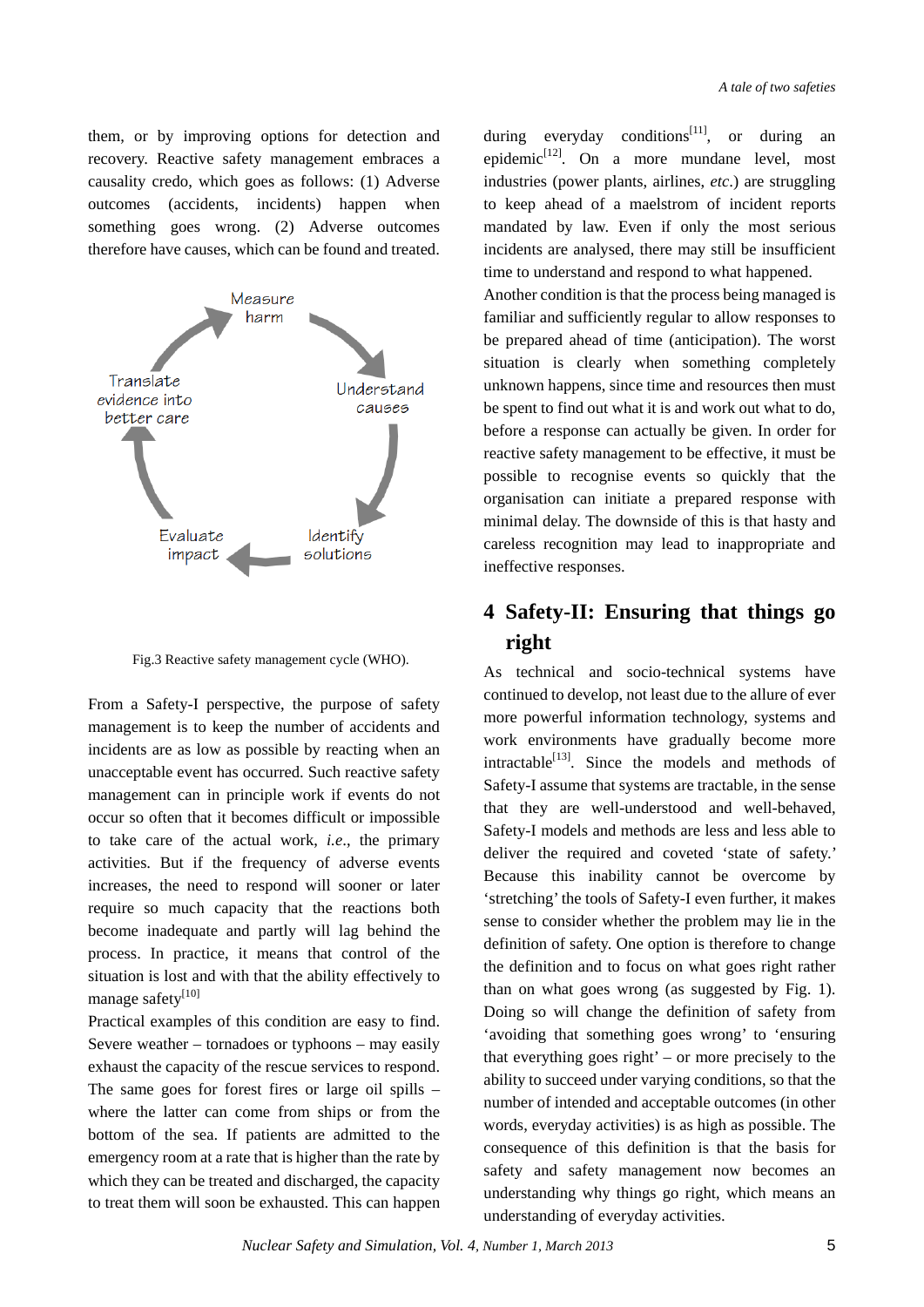Safety-II explicitly assumes that systems work because people are able to adjust what they do to match the conditions of work. People learn to identify and overcome design flaws and functional glitches, because they can recognise the actual demands and adjust their performance accordingly, and because they interpret and apply procedures to match the conditions. People can also detect and correct when something goes wrong or when it is about to go wrong, hence intervene before the situation becomes seriously worsened. The result of that is performance variability, not in the negative sense where variability is seen as a deviation from some norm or standard, but in the positive sense that variability represents the adjustments that are the basis for safety and productivity (Fig. 4).

In contrast to Safety-I, Safety-II acknowledges that systems are incompletely understood, that descriptions can be complicated, and that changes are frequent and irregular rather than infrequent and regular. Safety-II, in other words, acknowledges that systems are intractable rather than tractable<sup>[13]</sup>. While the reliability of technology and equipment in such systems may be high, workers and managers frequently trade-off thoroughness for efficiency, the competence of staff varies and may be inconsistent or incompatible, and reliable operating procedures are scarce. Under these conditions humans are clearly an asset rather than a liability and their ability to adjust what they do to the conditions is a strength rather than a threat.



Fig.4 The Safety-II view of failures and successes.

Performance variability or performance adjustments are a *sine qua non* for the functioning of socio-technical systems, unless they are extremely simple. Unacceptable outcomes or failures can therefore not be prevented by eliminating or constraining performance variability since that would also affect the desired acceptable outcomes. Instead efforts are needed to support the necessary improvisations and performance adjustments by clearly representing resources and constraints of a situation and by making it easier to anticipate the consequences of actions. Performance variability should be managed by dampening it if it is going in the wrong direction and amplifying it if it is going in the right direction. In order to do so it is necessary first to acknowledge the presence – and inevitability – of performance variability, second to monitor it, and third to control it. That is the remit of safety management according to Safety-II.

#### **4.1 Safety-II: Proactive safety management**

Safety-II management and resilience engineering both assume that everything basically happens in the same way, regardless of the outcome. This means that there is no need to have one set of causes and 'mechanisms' for things that go wrong (accident and incidents), and another for things that go right (everyday work). The purpose of safety management is to ensure latter, but by doing so it will also reduce the former. Although Safety-I and Safety-II both lead to a reduction in unwanted outcomes, they use fundamentally different approaches with important consequences for how the process is managed and measured – as well as for productivity and quality.

From a Safety-II perspective, the purpose of safety management is to ensure that as much as possible goes right, in the sense that everyday work achieves its stated purposes. This cannot be done by responding alone, since that will only correct what has happened. Safety management must instead be proactive, so that adjustments are made before something happens and therefore affect how it happens or even prevent something from happening. A main advantage is that early responses, on the whole, require a smaller effort because the consequences of the event will have had less time to develop and spread. And early responses can obviously save valuable time.

For proactive safety management to work, it is necessary to foresee what could happen with acceptable certainty and to have the appropriate means (people and resources) to do something about it. That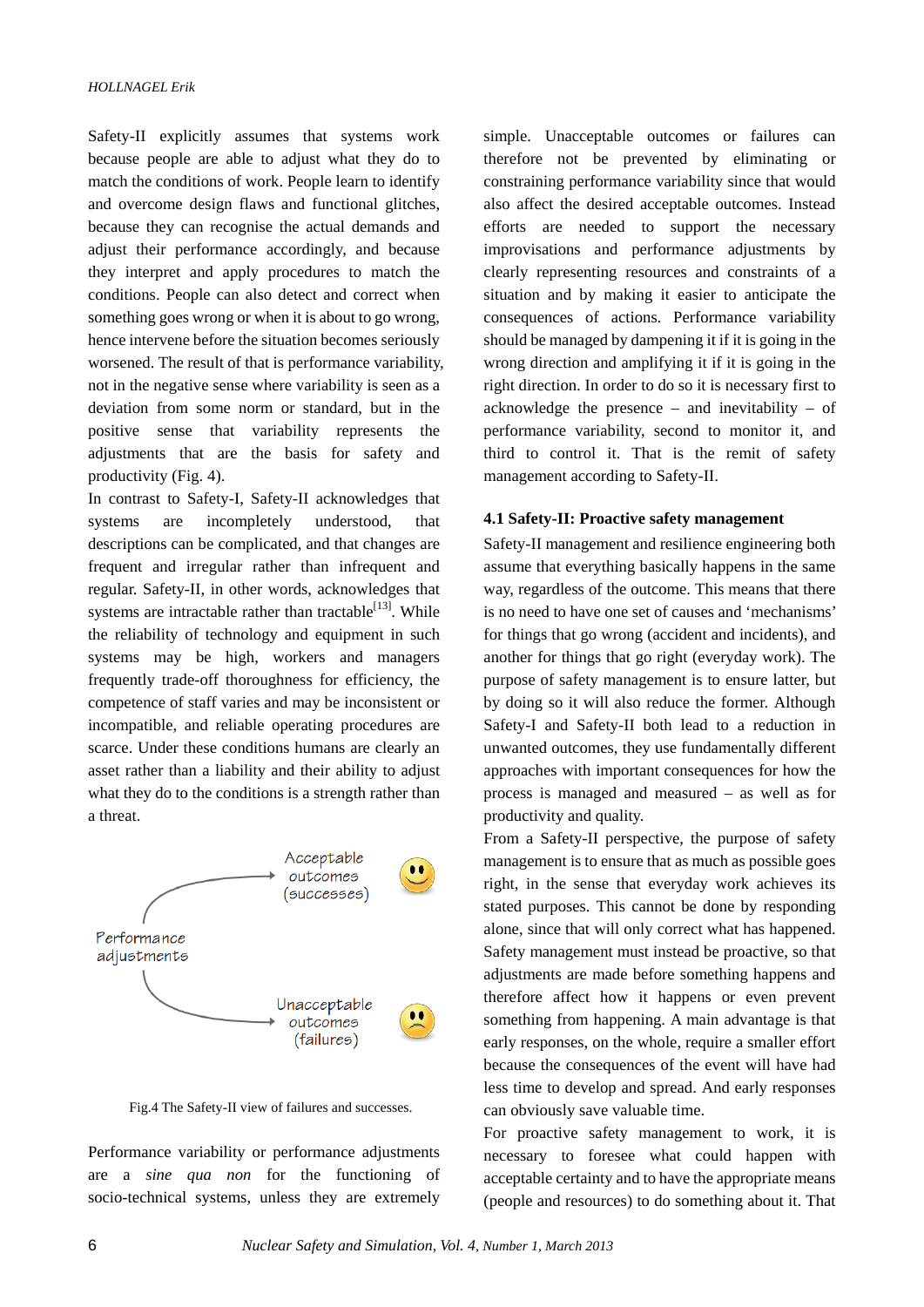in turn requires an understanding of how the system works, of how its environment develops and changes, and of how functions may depend on and affect each other. This understanding can be developed by looking for patterns and relations across events rather than for causes of individual events. To see and find those patterns, it is necessary to take time to understand what happens rather than spend all resources on fire-fighting.

A trivial example is to 'batten down the hatches' when bad weather is approaching. While this expression has its origin in the navy, many people living on land – or on an oil rig – have also learned the value of preparing for a storm. In the financial world, proactive safety management is *de rigeur*; a financial institution that can only react will soon be out of business. In a different domain, the precautions following the World Health Organization's warning in 2009 of a possible H1N1 flu pandemic are an example of proactive safety management. After the warning was issued, European and other governments began to stockpile considerable amounts of drugs and vaccines to ensure that the necessary resources were in place. Although it later turned out to have been a false alarm, it illustrates the essential features of proactive safety management. It is obviously a problem for proactive safety management that the future is uncertain and that an expected situation may fail to happen. In that case, preparations will have been made in vain, and time and resources may have been wasted. It is also a problem that predictions may be imprecise or incorrect, so that the wrong preparations are made. Proactive safety management thus requires taking a risk, not least an economic one. But the alternative of not being ready when something serious happens will indubitably be even more expensive in both the short and the long run.

#### **5 Conclusion**

While day-to-day activities at the sharp end never are reactive only, the pressure in most work situations is to be efficient rather than thorough. This reduces the possibilities to be proactive<sup>[5]</sup>. Proactive safety management does require that some effort is spent up front to think about what could possibly happen, to prepare appropriate responses, to allocate resources, and make contingency plans.

events than for small-scale ones, because they develop relatively slowly – even though they may begin abruptly. Large scale events are regular rather than irregular, and there are often clear indicators for when a response is needed. The appropriate responses are furthermore known, so that preparations can be made ahead of time.

It is more difficult to be proactive for the myriad of small-scale events that constitute everyday work situations. Here, things may develop rapidly and unexpectedly, there are few leading indicators, and resources are often stretched to the limit. There will both be fewer resources to allocate, and less time to deploy them. The pace of work leaves little opportunity to reflect on what is happening and to act strategically. Indeed, work pressures and external demands often lead to opportunistic solutions that force the system into a reactive mode. To get out of this – to switch from a reactive to a proactive mode – requires a deliberate effort. While this may not seem to be affordable in the short term, it is unquestionably a wise investment in the long term.

Here are some practical suggestions for how to begin that process:

- Look at what goes right, as well as what goes wrong. Learn from what succeeds as well as from what fails. Indeed, do not wait for something bad to happen but try to understand what actually took place in situations where nothing out of the ordinary seemed to happen. Things do not go well because people simply follow the procedures. Things go well because people make sensible adjustments according to the demands of the situation. Find out what these adjustments are and try to learn from them!
- When something has gone wrong, look for everyday performance variability rather than for specific causes. Whenever something is done, it is a safe bet that it has been tried before. People are quick to find out which performance adjustments work and soon come to rely on them – precisely because they work. Blaming people for doing what they usually do is therefore counterproductive. Instead one should try to find the performance adjustments people usually make as well as the reasons for them. Things go wrong for the same reasons that they go right, but it is far easier and less incriminating to study how

In practice, it is easier to be proactive for large-scale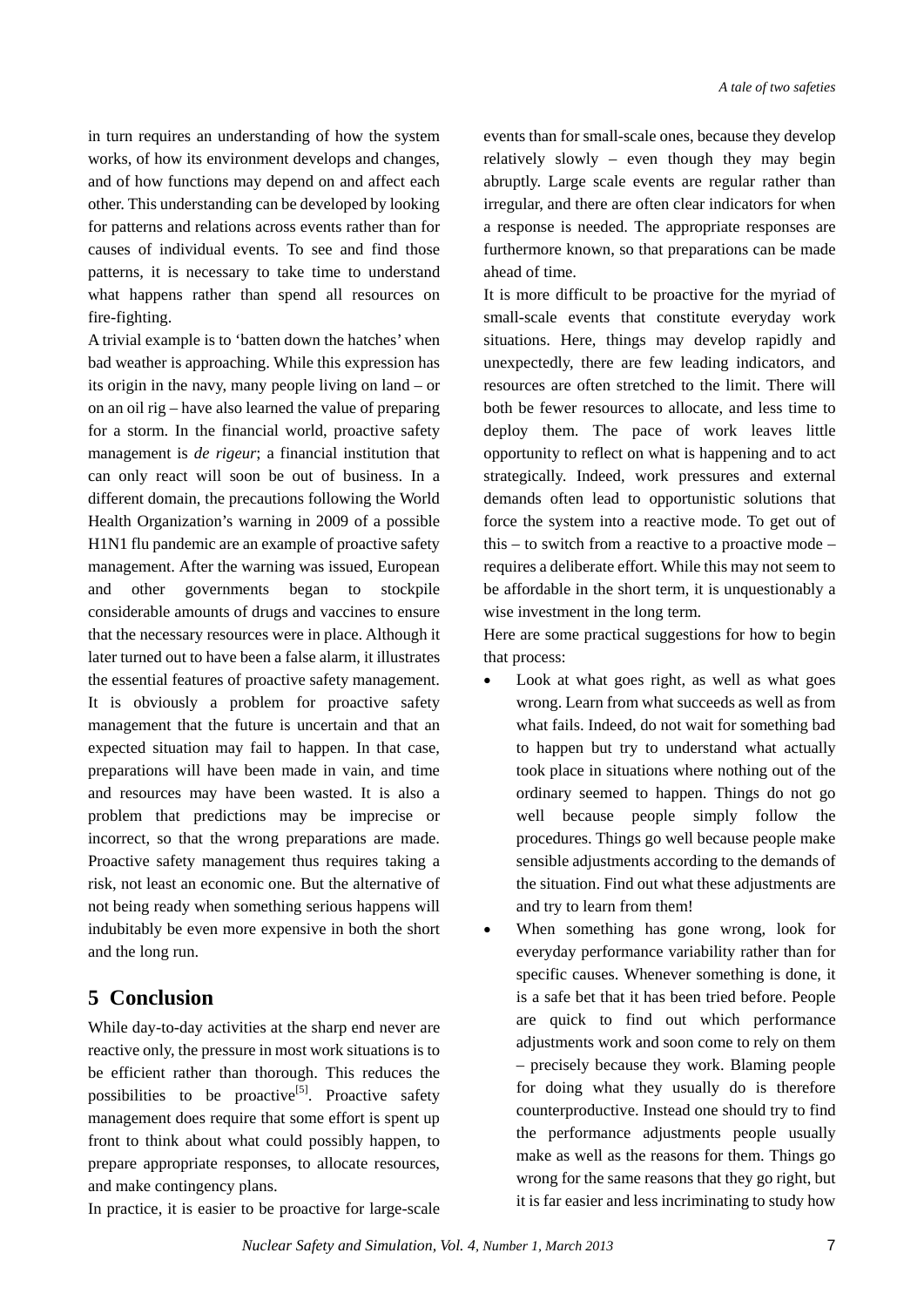things go right.

- Look at what happens regularly and focus on events based on how often they happen (frequency) rather than how serious they are (severity). It is much easier to be proactive for that which happens frequently than for that which happens rarely. A small improvement of everyday performance may count more than a large improvement of exceptional performance.
- Allow time to reflect, to learn, and to communicate. If all the time is used trying to make ends meet, there will no time to consolidate experiences or replenish resources – including how the situation is understood. It must be legitimate within the organisational culture to allocate resources – especially time – to reflect, to share experiences, and to learn. If that is not the case, then how can anything ever improve?
- Remain sensible to the possibility of failure and be mindful. Try to think of – or even make a list of – undesirable situations and imagine how they may occur. Then think of ways in which they can either be prevented from happening, or be recognised and responded to as they are happening. This is the essence of proactive safety management.

#### **5.1 The way ahead**

The main reason for juxtaposing Safety-I and Safety-II is to draw attention to the consequences of basing safety management on one or the other. The basic differences are summarised in Table 1 below.

|  |  |  |  |  | Table 1 Basic difference between Safety-I and Safety-II |
|--|--|--|--|--|---------------------------------------------------------|
|--|--|--|--|--|---------------------------------------------------------|

|                                   | Safety-I                                                   | Safety-II                                                                          |
|-----------------------------------|------------------------------------------------------------|------------------------------------------------------------------------------------|
| Definition of<br>safety           | That as few<br>things as<br>possible go<br>wrong           | That as many<br>things as<br>possible go<br>right                                  |
| Safety<br>management<br>principle | Reactive.<br>respond when<br>something<br>happens          | Proactive, try to<br>anticipate<br>developments<br>and events                      |
| Explanations of<br>accidents      | Accidents are<br>caused by<br>failures and<br>malfunctions | Things<br>basically<br>happen in the<br>same way,<br>regardless of<br>the outcome. |
| View of the<br>human factor       | Liability                                                  | Resource                                                                           |

What people do in everyday work situations is usually a mixture of Safety-I and Safety-II. The precise balance depends on many things, such as the nature of the work, the experience of the people, the organisational climate, management and customer pressures, *etc*. Everybody knows that prevention is better than cure, but the conditions may not always be conducive to that.

It is a different matter when it comes to the levels of management and regulatory activities. Here it is clear that the Safety-I view dominates, for reasons that have been explained in the beginning of this note. (The imbalance may be due to an efficiency-thoroughness trade-off as well: it is much simpler to count the few events that fail than the many that do not. And it is also – wrongly – assumed to be easier to explain the former rather than the latter.)

Since the socio-technical systems on which our existence depends continue to become more and more complicated, it seems clear that staying with a Safety-I approach will be inadequate in the long; that may by now even be the case also in the short run. Taking a Safety-II approach should therefore not be a difficult choice to make. Yet the way ahead does not lie in a wholesale replacement of Safety-I by Safety-II, but rather in a combination of the two ways of thinking. It is still the case that the majority of adverse events are relatively simple – or can be treated as relatively simple without serious consequences – and that they therefore can be dealt with in the way we have become accustomed to. But there is a growing number of cases where this approach will not work. For these, it is necessary to adopt a Safety-II perspective – which essentially means adopting a resilience engineering perspective. Safety-II is first and foremost a different way of looking at safety, hence also a different way of applying many of the familiar methods and techniques. In addition to that it will also require methods on its own, to look at things that go right, to analyse how things work, and to manage performance variability rather than just constraining it. We cannot make things go right simply by preventing them from going wrong. We can only make things go right by understanding the nature of everyday performance and by perceiving those things